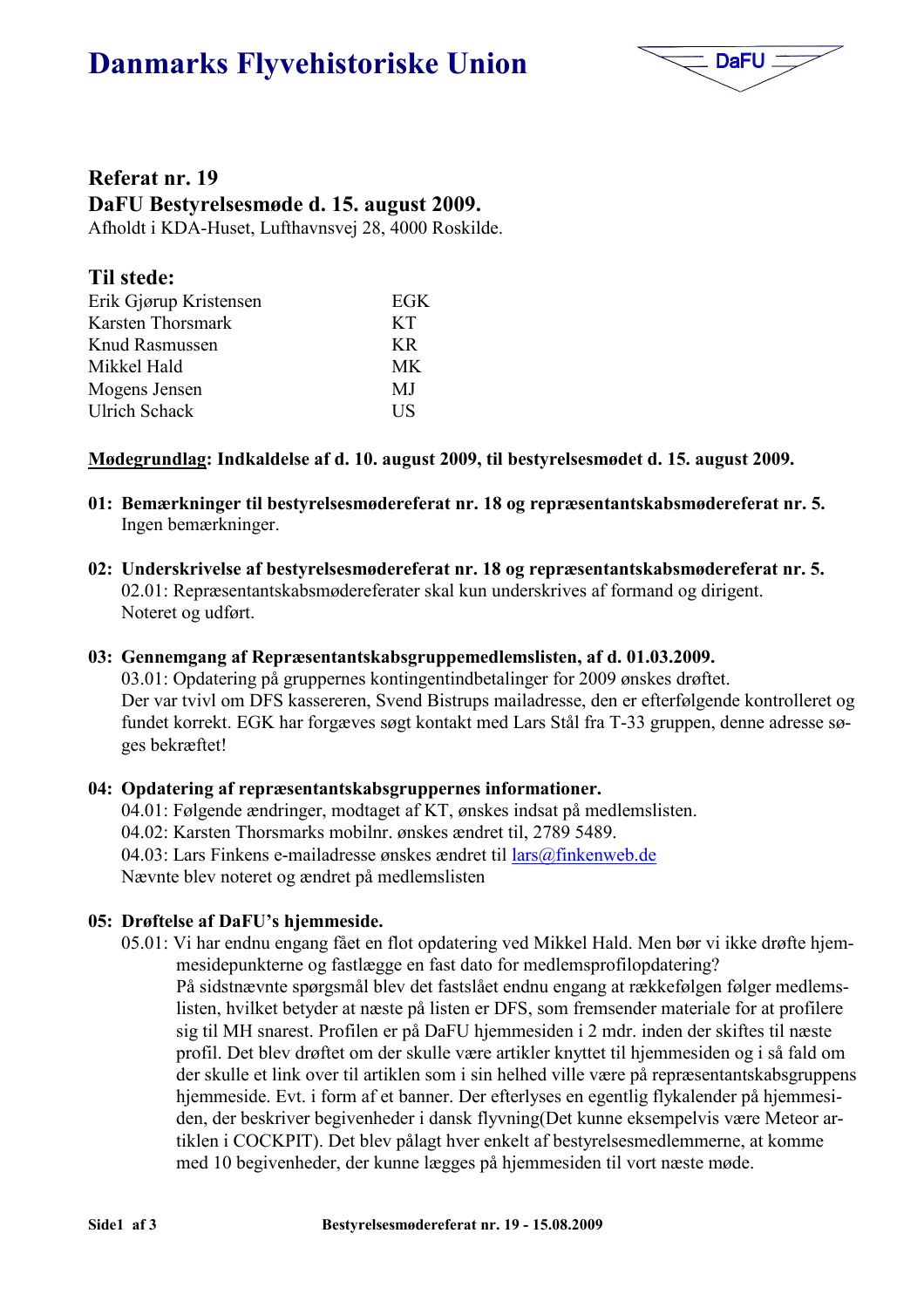

#### 06: Drøftelse af indhold i indkaldelsesskrivelsen til Repræsentantskabsmødet 2010.

06.01: Deadline for fremsendelse af forslag til behandling på Repræsentantskabsmødet!

06.02: Bestyrelsens forslag til vedtægtsændringer.

Deadline blev ikke fastlagt

Repræsentantskabsmødet ønskes flyttet til marts måned, på grund af alle de småferier og helligdage der er fastlagt i foråret. Dette kræver, at der på det kommende Repræsentantskabsmøde foretages en gennemgang og mulighed for vedtagelse af de af bestyrelsen foreslåede vedtægtsændringer.

Vi fastlagde at næste Repræsentantskabsmøde holdes på Langelandsfortet hvor følgende datoer er i spil:

8. mai, 10. mai og 29. mai. Hvilken dato der vælges, fastlægges på næste betyrelsesmøde.

#### 07: DaFU-konference 2009.

07.01: Dette emne er vderst vigtigt at få drøftet, og anses endnu engang for at være det vigtigste mødeemne.

På mødetidspunktet var der ikke kommet nogen tilbagemeldinger fra repræsentantskabsgrupperne. Foredragsholderne, Lars Finken, om emnet OY og Knud Rasmussen som informerer om museumsplanerne på flyvestation Værløse, ønsker mere tid hvilket søges imødekommet. Vi kunne enes om en deltagerpris på 350 kr. for hver enkelt deltager i konferancen. MH havde en folder med, som kunne bruges til information om konferancen. Med få ændringer blev denne godkendt og det blev besluttet at den skulle anvendes på det efterfølgende fly show i Roskilde den efterfølgende weekend. Folderen ville også blive tilsendt alle repræsentantskabsgrupperne elektronisk, således at den kunne tilgå alle som har interesse for flyvning. MH fremlagde endvidere udkast til en plakat i format A1. Bestyrelsens tilbagemelding på denne var et OK, idet vi fandt prisen rimelig.

#### 08: Eventuelt.

- 08.01: Hyordan kan DaFU gøre tiltag for at synliggøre sig?
- 08.02: Hvordan går det med udarbejdelsen af en "Flyer" til Air-Show'et og konferencen? Det blev drøftet at få et banner lig med det DFS bruger på sit telt. Det blev dog besluttet at dette først skulle behandles/udføres efter at al travlhed med Airshow og konferencen var overstået. Spørgsmålet vedr. flyers var blevet drøftet under pkt 7

#### Således noteret og refereret af

**Ulrich Schack** Den 30. september 2009